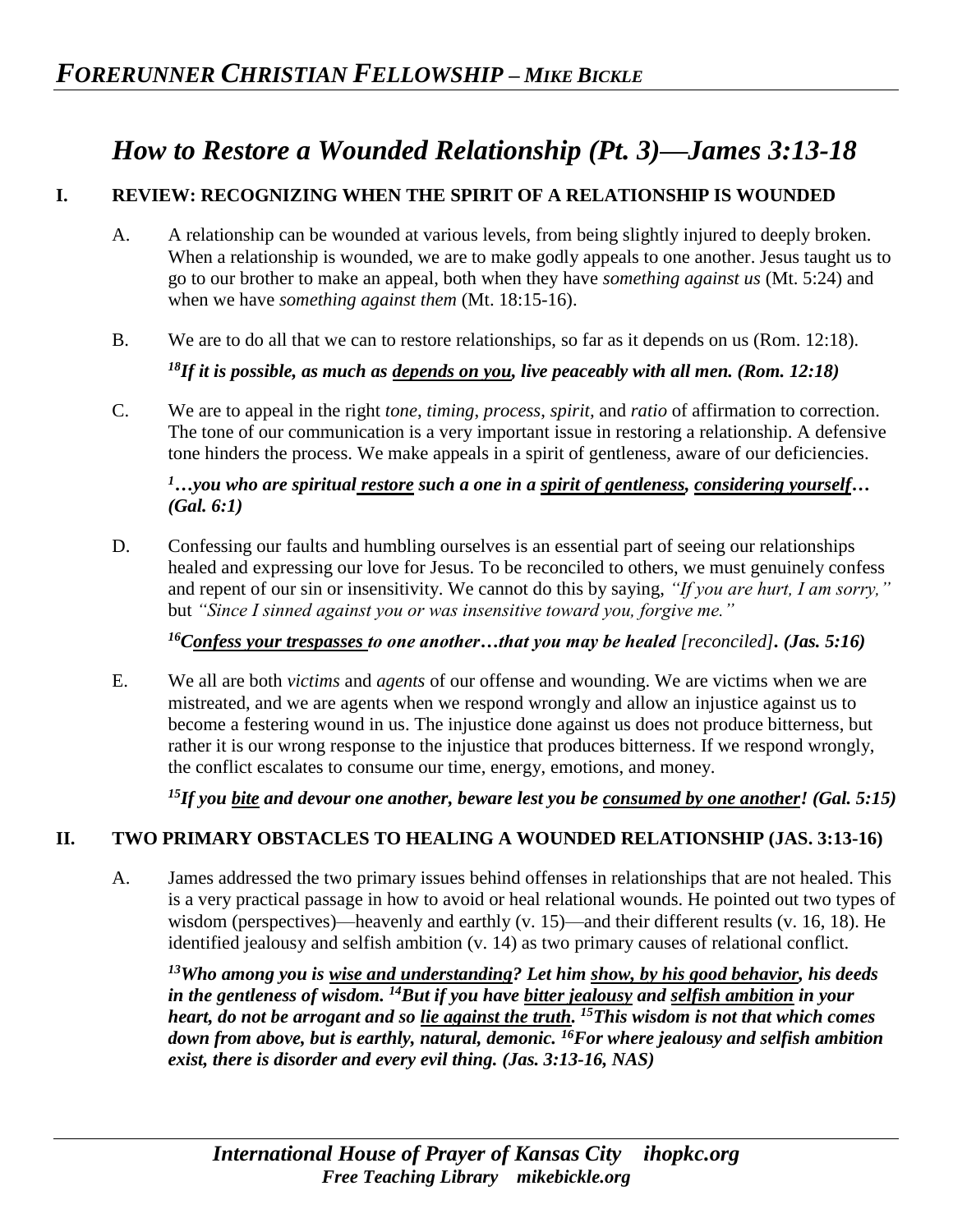- B. *Wise and understanding:* The issue is which wisdom or perspective guides our life, the heavenly or earthly (v. 15). The person of heavenly wisdom is the one who agrees with God's ways.
- C. *Let him show by his good behavior:* our words and actions reveal which wisdom or perspective we embrace.
- D. *Gentleness of wisdom:* this speaks of deeds being done in gentleness or meekness that comes from having wisdom or a godly perspective.
- E. *Bitter jealousy:* many offenses are rooted in jealousy or the desire to have what another has (their role, honor, money, possessions, abilities, friends, life situation, etc.).
- F. *Selfish ambition:* Many offenses are rooted in selfish ambition or the expectation to gain a better position, increased honor and recognition, more money, be invited to "join the team," or even to have a special relationship with someone who does not respond in the same way.
	- 1. Some see themselves as being mistreated and used, or they see the unresponsive person as non-relational, instead of owning their part in the offense—in having expectations and strong desires for things that they did not get.
	- 2. Some of the most painful relational conflicts are related to having different expectations for the relationship. If someone sees you as their *best friend,* while you see them as a *casual friend,* then offenses can occur that may not be solved.
	- 3. Some are offended because they deeply desire to be included in a certain group or promoted to a position of leadership that others do not feel is right.
- G. *Do not be arrogant and lie against the truth:* this is one of the most important principles in healing relational conflicts, having a good marriage, or being of person with excellent character.
	- 1. It is a very natural response for all of us to *"lie against the truth"* by refusing to take responsibility for the truth about our unperceived jealousy and selfish ambition that has contributed to being offended and hindering the healing of the relationship.
	- 2. Some people live in bondage to "always having to be right." When was the last time that you verbalized to someone that you had a measure of selfish ambition that contributed to the offense? The inability to see our ambition will hinder the healing process.
- H. He defined offenses rooted in our jealousy and ambition as earthly, natural, and demonic (v. 15).
	- 1. *Earthly:* this perspective demands that we be treated in a way that fulfills most of our expectations. This "wisdom" is rooted in the temporal values in our humanistic culture.
	- 2. *Natural:* our sense of entitlement to honor, comfort, inclusion, and promotion are natural.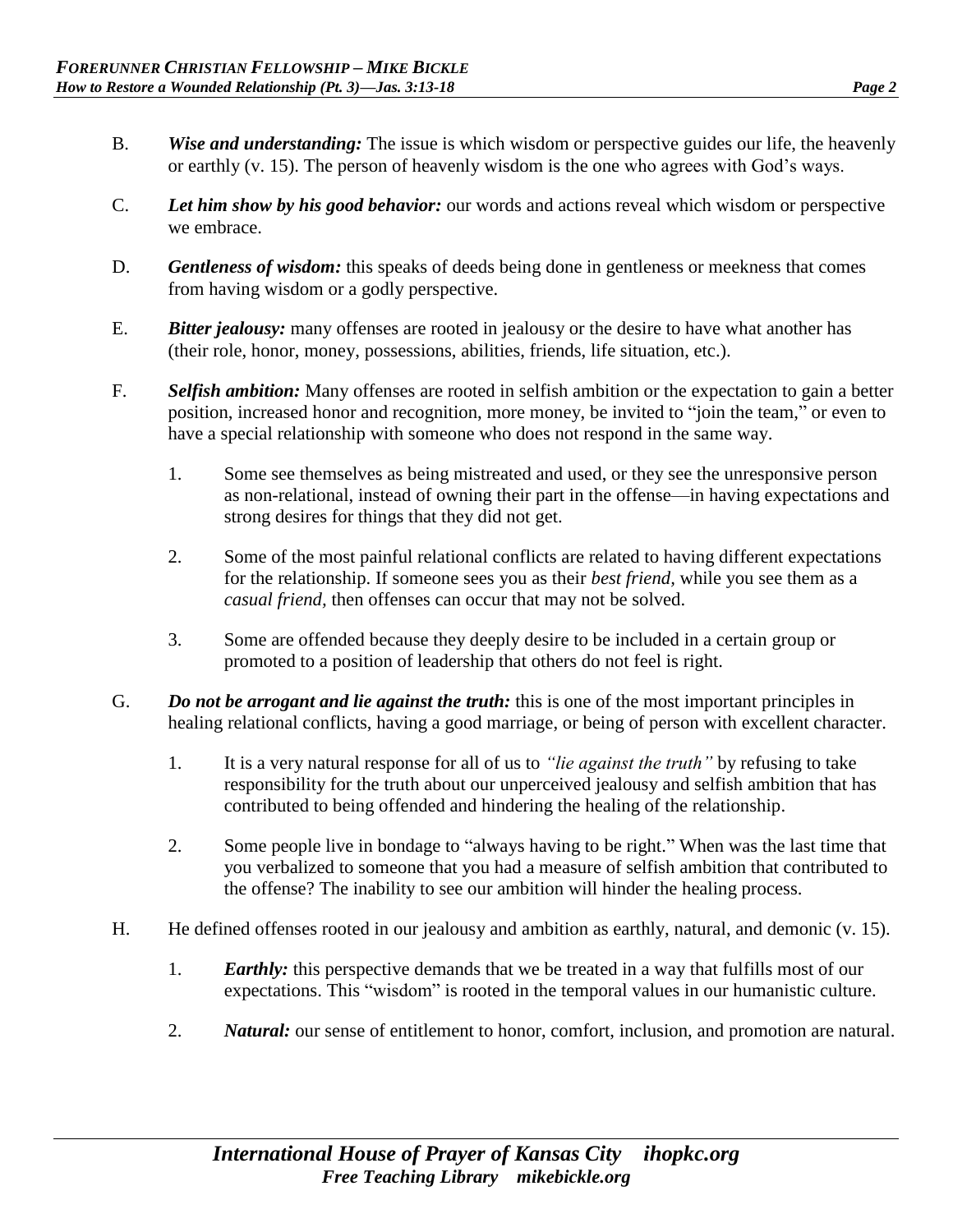3. *Demonic:* this wisdom gives the devil opportunity and results in bitterness that is energized and stirred by demonic influences. James was not saying that such people are demon-possessed. He was pointing out how human interests can serve demonic interests. Jesus rebuked Peter for promoting a demonic agenda in his human-centered counsel that Jesus refuse to die on the cross (Mt. 16:21-23).

*<sup>21</sup>Jesus began to show to His disciples that He must…be killed…<sup>22</sup>Peter took Him aside and began to rebuke Him, saying, "Far be it from You, this shall not happen to You!" <sup>23</sup>But He turned and said to Peter, "Get behind Me, Satan! You are an offense to Me, for you are not mindful of the things of God, but the things of men." (Mt 16:16–23)*

4. Anger gives opportunity for the devil to establish a stronghold in our relationships.

*<sup>26</sup>…do not let the sun go down on your wrath [anger], <sup>27</sup>nor give place to the devil. (Eph. 4:26-27)* 

I. *Disorder and every evil thing:* Wherever we express jealousy and selfish ambition in a specific relationship, we will contribute to the disorder in that relationship.

#### **III. SEVEN VIRTUES THAT CONTRIBUTE TO HEALING RELATIONSHIPS (JAS. 3:17-18)**

A. He described the responses that are inevitable in any who have a heavenly perspective (wisdom).

*<sup>17</sup>But the wisdom from above is first pure, then peaceable, gentle, reasonable, full of mercy and good fruits, unwavering, without hypocrisy. <sup>18</sup>And the seed whose fruit is righteousness is sown in peace by those who make peace. (Jas. 3:17-18, NAS)* 

- B. *Pure:* this includes having pure motives that are honest about resisting our selfish ambition.
- C. *Peaceable*: to be "peace-loving" is the opposite of the disorder caused by selfish ambition.
- D. *Gentle*: this speaks of the quality of being accommodating, considerate, patient, agreeable, etc.
- E. *Reasonable:* This is translated as *"willing to yield"* by the NKJV. We are to be willing to yield to the appeal of others and to do things "their way," even if it is not absolutely the best way.
- F. *Full of mercy:* We are to be merciful with the failures and deficiencies of others that are related to the relational conflict. To be "*full"* of mercy includes not requiring that their perspective of the conflict be 100% accurate. This includes having mercy that overlooks the bad responses of others and does not hold it against them. Mercy is acting generously towards others

*<sup>8</sup>Above all things have fervent love…for "love will cover a multitude of sins." (1 Pet. 4:8)*

*<sup>13</sup>Mercy triumphs over judgment. (Jas. 2:13)*

- G. *Unwavering:* This is translated as *"without partiality"* in NKJV. This includes not having a double standard in our evaluation of the actions of others.
- H. *Without hypocrisy:* it is sincere and not simply acting kindly for show or to gain an advantage.